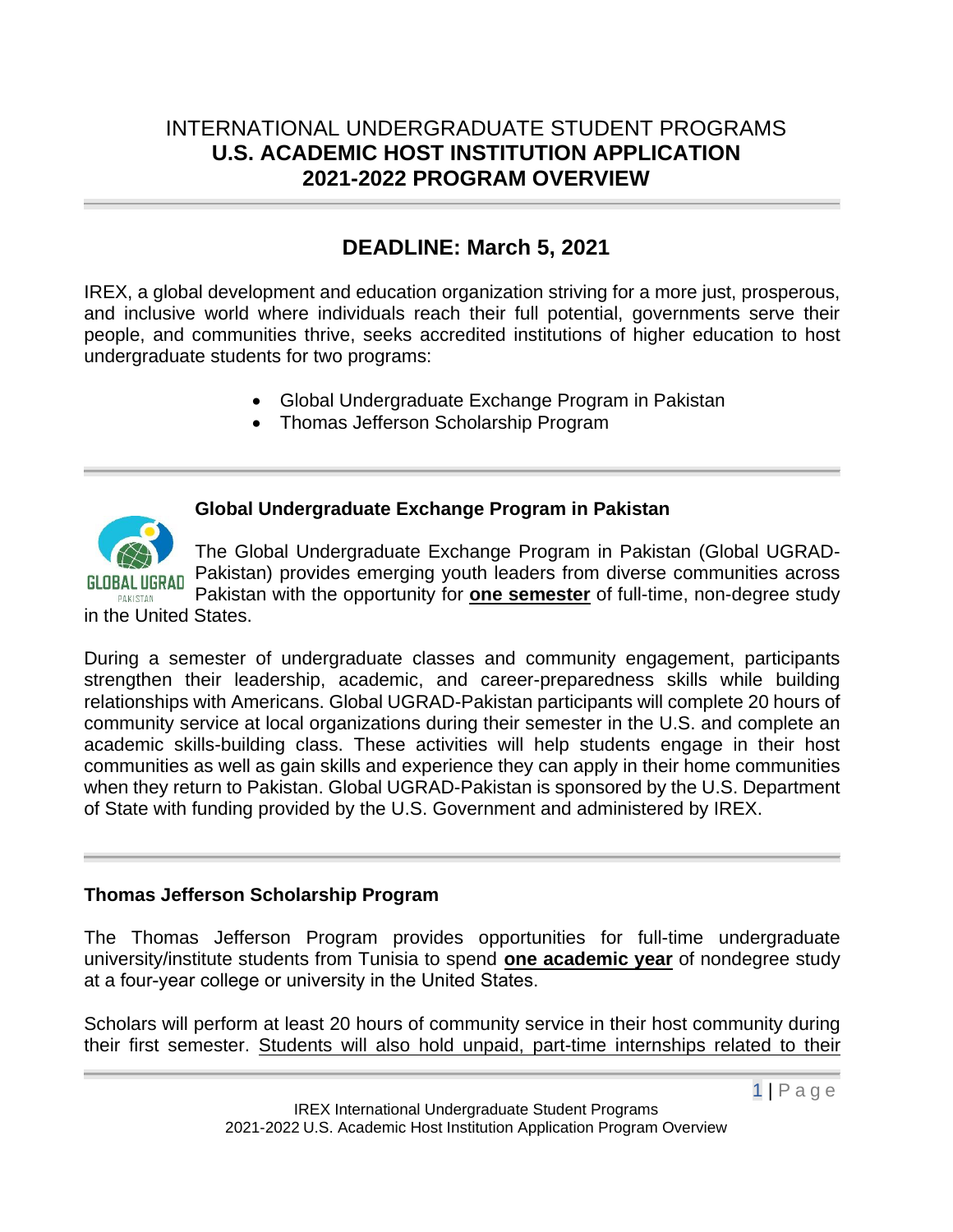program field of study during their second semester. These activities will help students gain essential skills to lead positive change in their professional fields and communities. The Thomas Jefferson Scholarship Program is made possible by the generous support of the American people through the United States Department of State and implemented by IREX.

#### **Both programs provide the following support to students:**

- J-1 visa support;
- Round-trip travel from student's home A small incidentals allowance; city to host institution in the United • A limited allowance for books; States;
- Accident and sickness limited health care benefit plan;
- Room and board (housing and meals);
- 
- 
- A limited allowance for cultural enrichment activities; and
- Alumni networking opportunities.
- Tuition and mandatory university fees;

#### **Expectations of Host Institutions**

The U.S. academic host institutions are critical partners for the programs. Host institutions will be selected based on:

- demonstrated ability to provide a well-rounded program experience (with strong academic and cultural components)
- ability to provide personalized care
- experience and ability to work with students from the targeted regions;
- ability to engage students in the local community
- proposed cost-share and per student cost

Host institutions will be responsible for providing each student with a) academic support; b) cultural and community support; and c) logistical support. Responsibilities are explained in more detail below:

#### *Academic Support*

To position participants for *academic success*, host institutions are asked to:

- Admit participants as non-degree full-time students with the ability to take classes on campus for academic credit.
- Designate an academic advisor who will guide the student's studies and interaction with faculty at the host institution.
- Offer sufficient on-campus courses in disciplines for which students apply.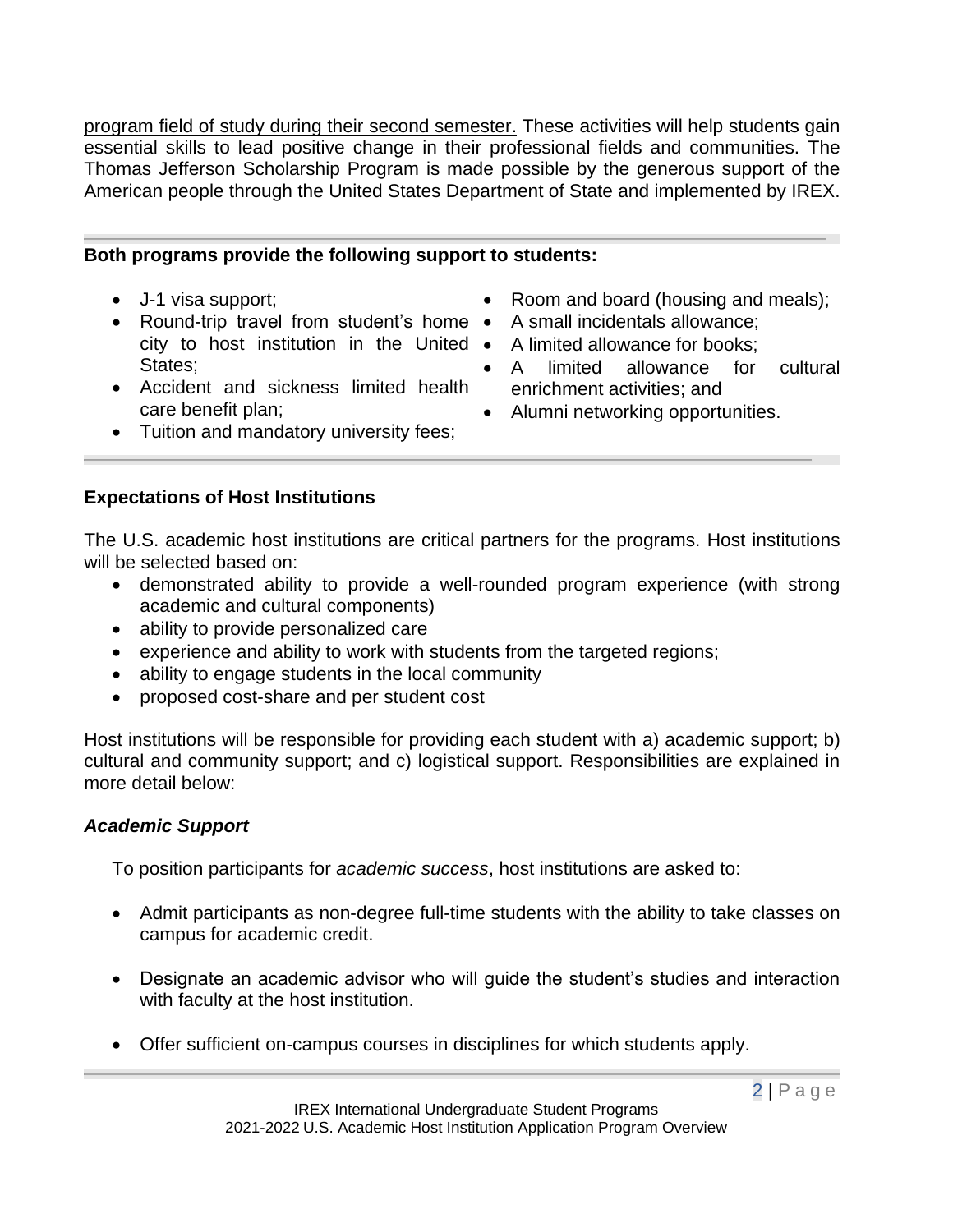- Assist students in selecting appropriate courses, taking into consideration the student's field of study and academic experience, program requirements, and the host institution's financial agreement for the program.
- Direct students to academic support services, such as peer tutors and the campus writing center.
- Work with students, the IREX advisor/mentor, and professors to monitor academic progress and to develop a plan to improve academic performance, if necessary.
- If the host institution offers English as a Second Language or Intensive English, coordinate student placement in these courses when necessary.

## *Cultural and Community Support*

To promote *cultural and community* engagement, host institutions are asked to:

- Ensure students participate in on-campus orientation programs assisting them with their adjustment to campus and U.S. life. The orientation should acquaint students with the host institution, campus culture, campus resources (including health and counseling), and academic expectations. The orientation should also reinforce program policies, with guidance from IREX. IREX recommends that the orientation also include a skills-building session to help prepare students academically, such as academic research & writing, critical thinking, time management, note-taking, and studying for and taking tests.
- Engage Global UGRAD-Pakistan students in at least one academic skills-building course or training and engage Thomas Jefferson Scholarship students in an academic skills-building course during the fall term.
- Inform students of cultural activities and local events (e.g. town meetings, concerts, festivals, political rallies, etc.) they can participate in as part of the Digital Cultural Passport program:
	- $\circ$  To complement the academic program and ensure that students receive a well-rounded introduction to U.S. values, institutions, and people, all students will participate in the *Digital Cultural Passport* program. The Digital Cultural Passport program allows students to record exploration of various aspects of U.S. culture which fall under the categories of arts and music, holiday and diversity celebrations, sports and leisure, youth concerns, local pride, and community leadership in action.
- Provide guidance/assistance in locating appropriate community service activities.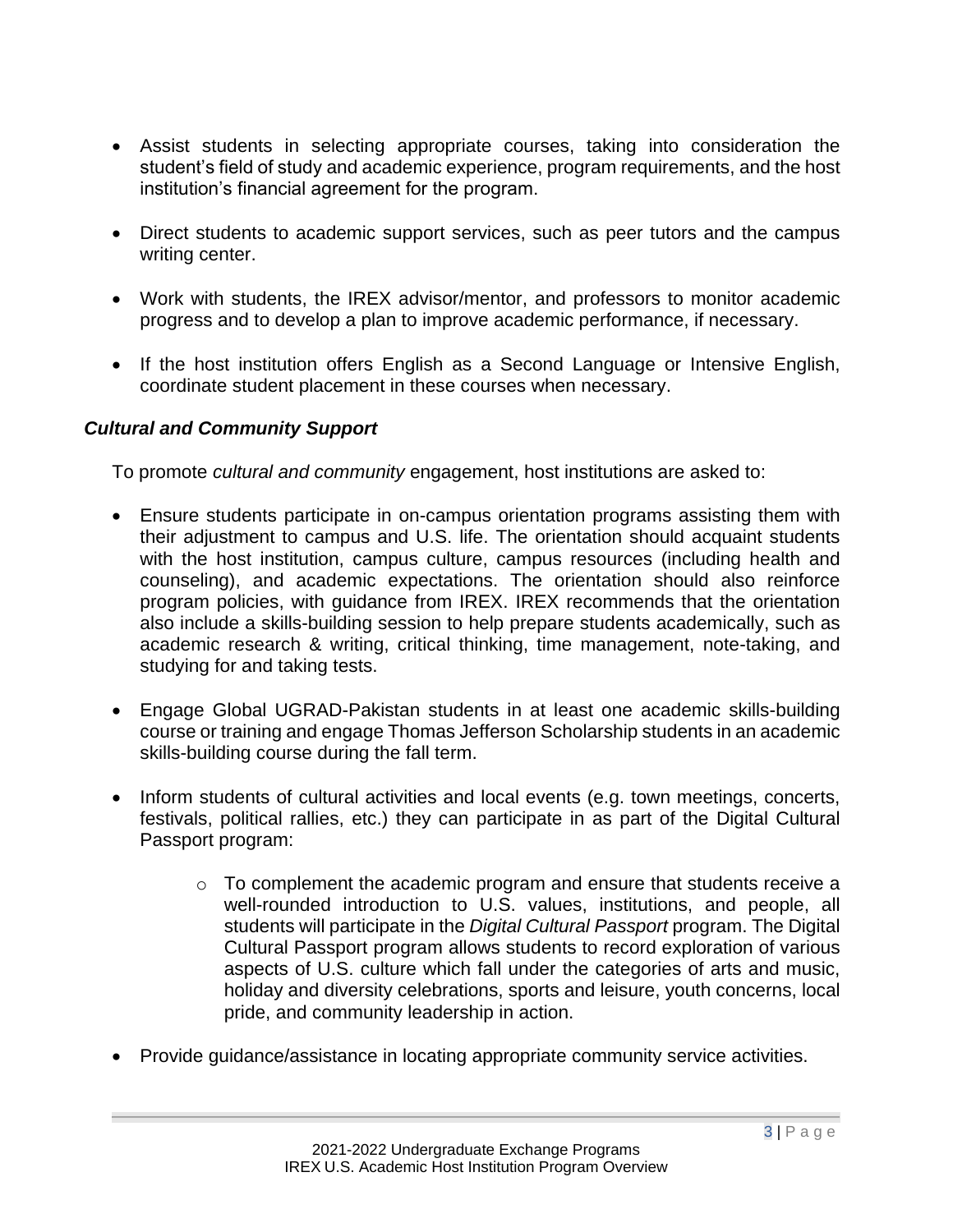- Provide guidance/assistance/support in locating appropriate internships for Thomas Jefferson Scholarship students which are in the student's field of study and provide substantive experience to advance the student's personal and professional goals. Hosts are asked to share other opportunities for professional development as they become available.
- Suggest appropriate locations for the students' country presentations (e.g. local schools, libraries, rotary clubs, retirement homes, etc.)
- Identify "friendship families" to share U.S. family life, take students on cultural outings and/or host students for holidays.
- Be available to discuss strategies for dealing with roommate issues or cultural adjustment situations with students on a one-on-one basis.

## *Logistical Support*

Host institutions are asked to provide additional *logistical supports* including:

- Correspond with students prior to arrival providing information about the host institution and answering student questions.
- Arrange airport pick-up for arriving students.
- Secure temporary housing in the dormitory or with a host family before the start of classes and during breaks, as necessary.
- Coordinate with the housing office to ensure appropriate housing assignment with a U.S. roommate. The students are required to live with a U.S. roommate.
- Sign students up for a comprehensive meal plan (if applicable).
- Assist students with any dietary needs and locating requested religious services.
- Provide access to email and internet facilities.
- Work with the appropriate office on campus to enroll students in campus insurance.
- Help locate appropriate doctors in the area when students are sick and assist students in finding transportation to their office.
- Keep IREX informed of student progress and any adjustment or behavioral issues.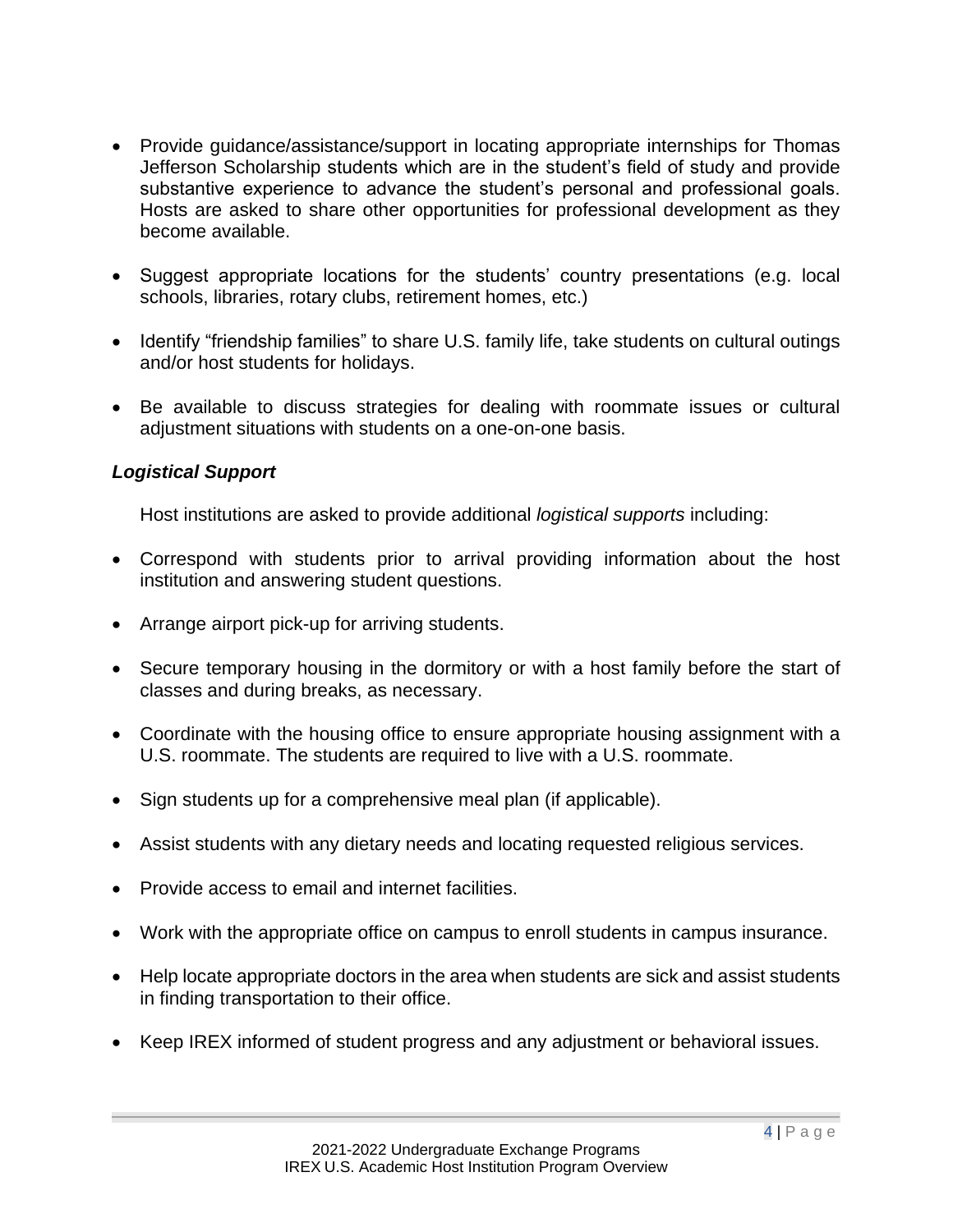• Introducing participants to the institution's policies on academic integrity and sexual respect.

*\*\*Please note: Placing students with a U.S. roommate is a requirement of the programs. Institutions that cannot provide on-campus housing with U.S. peers will not be considered.*

## *Financial Support*

Due to funding limitations, most institutions selected offer cost-share contribution of **at least 50 percent** of costs. Cost-share can be in the form of full or partial tuition or room and board waivers, scholarships, or other contributions. While this request should not deter applicants, it should be noted that financial arrangements are determinants of eventual placement of students.

## **J-1 Visa Regulations**

Program participants are subject to the J-1 visa two-year home-residency requirement and are required to depart the United States on the flight provided to them by IREX, immediately following the completion of their program requirement (i.e. final exams).

Prior to beginning his/her program, each student will sign a document agreeing to this two-year home residency requirement. Students are required to return home immediately upon the completion of the program. The United States government has invested a generous amount of money and time into students' professional development with the firm expectation that they will apply their newfound knowledge and skills in their home community upon their return.

**No exceptions to this rule are possible.** In addition, due to the fact that the programs are non-degree programs, IREX also cannot consider requests to prolong students' stay in the United States in order to complete an academic degree. IREX is not permitted under any circumstances to transfer the sponsorship of the student's DS-2019 to the host institution.

#### **Organization Descriptions**

#### Bureau of Educational and Cultural Affairs, U.S. Department of State

The Bureau of Educational and Cultural Affairs' (ECA) mission is to increase mutual understanding between the people of the United States and the people of other countries by means of educational and cultural exchange that assist in the development of peaceful relations.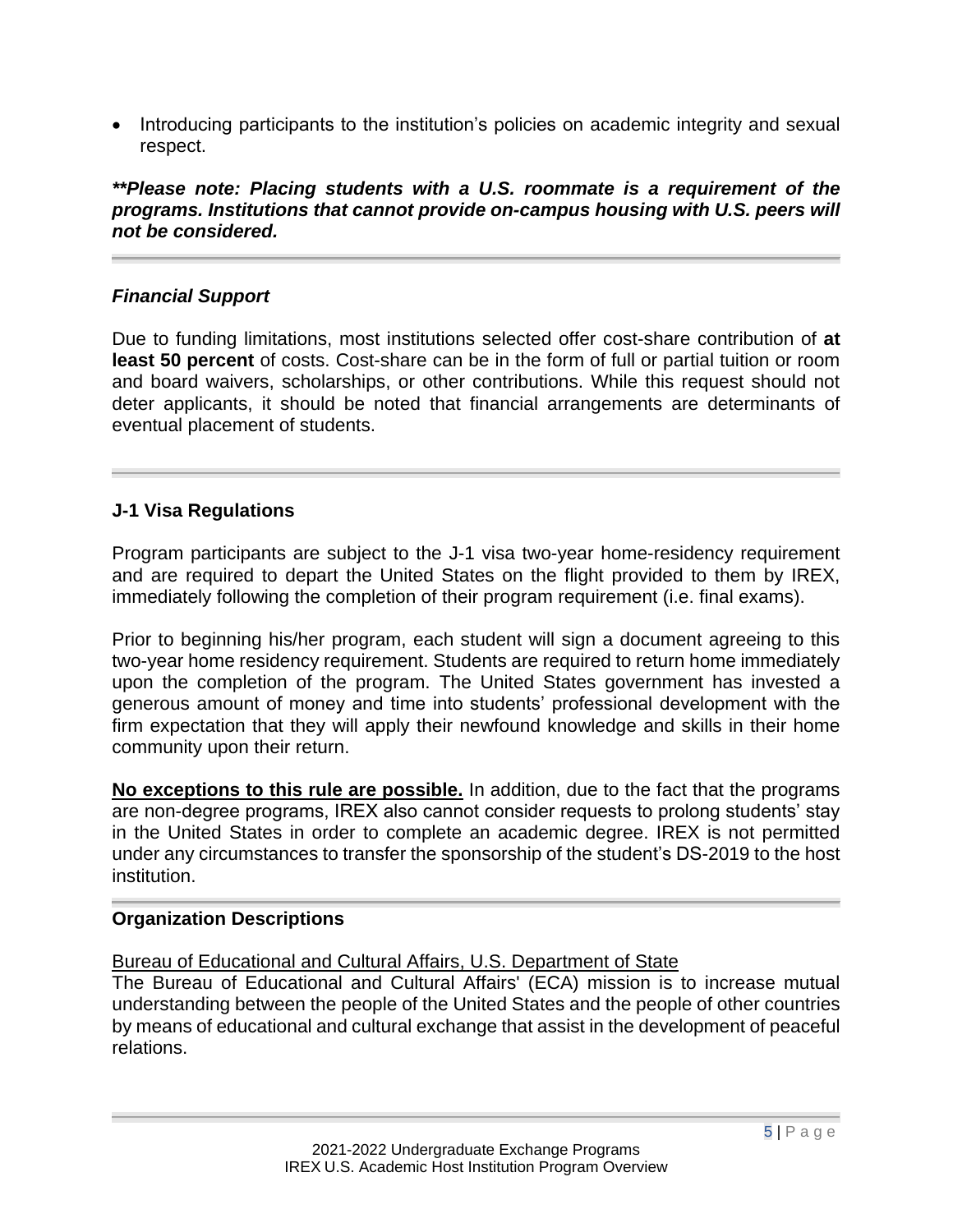As mandated by the Mutual Educational and Cultural Exchange Act of 1961, the U.S. Department of State's Bureau of Educational and Cultural Affairs (ECA) works to build friendly, peaceful relations between the people of the United States and the people of other countries through academic, cultural, sports, and professional exchanges, as well as public -private partnerships.

In an effort to reflect the diversity of the United States and global society, ECA programs, funding, and other activities encourage the involvement of American and international participants from traditionally underrepresented groups, including women, racial and ethnic minorities, and people with disabilities. Artists, educators, athletes, students, youth, and rising leaders in the United States and more than 160 countries around the globe participate in academic, cultural, sports, and professional exchanges.

## Bureau of Near Eastern Affairs, U.S. Department of State

The Bureau of Near Eastern Affairs leads U.S. foreign policy in the Middle East and North Africa region through carefully administered diplomacy, advocacy, and assistance that advances the interests, safety, and economic prosperity of the American people.

The U.S. Embassy in Tunisia's Public Affairs office promotes mutual understanding between the people of the United States and Tunisia through cultural programs and exchange opportunities. Each year numerous Tunisians travel to the U.S. on programs varying between three weeks to two years, giving them the opportunity to experience America firsthand. Additionally, American speakers, musicians, and artists visit Tunisia to promote American society and culture. Combined, these activities allow the U.S. Embassy to build strong relations with the people of Tunisia at all levels.

## IREX (International Research & Exchanges Board)

IREX is a global development and education organization. We strive for a more just, prosperous, and inclusive world. With an annual portfolio of \$90 million and 400 staff worldwide, we work with partners in more than 100 countries in four areas essential to progress: cultivating leaders, empowering youth, strengthening institutions, and increasing access to quality education and information. For more information about IREX, visit [www.irex.org.](http://www.irex.org/)

#### How These Organizations Work Together on These Programs

The Bureau of Educational and Cultural Affairs (ECA) and IREX work in partnership on the Global Undergraduate Exchange Program in Pakistan (Global UGRAD-Pakistan). The Bureau of Near Eastern Affairs (NEA) and IREX work in partnership on the Thomas Jefferson Scholarship Program. As programs of the U.S. Department of State, ECA and NEA develops, funds, and oversees each program, and IREX is a grantee that administers all aspects of the programs.

#### **Submission Guidelines**